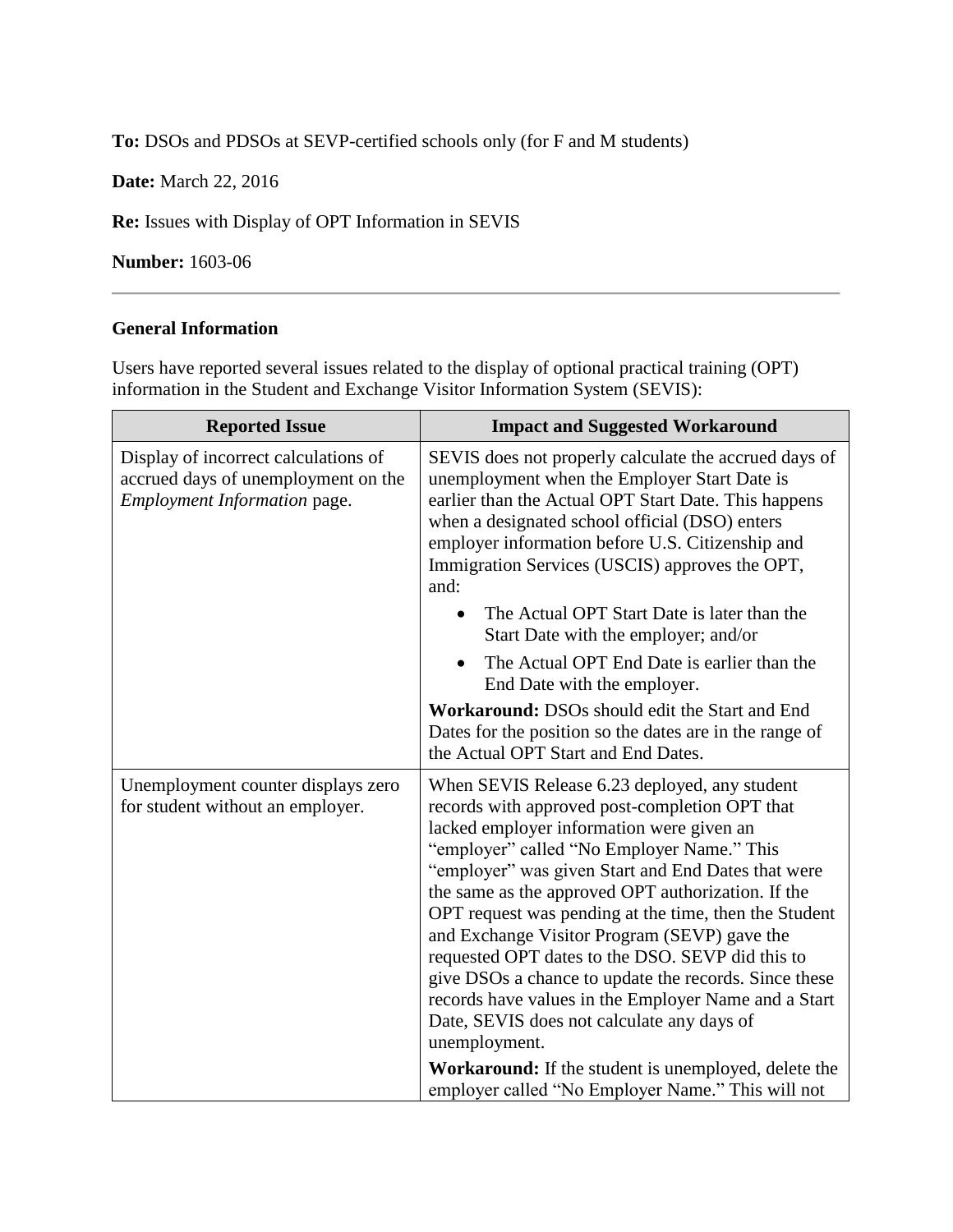| <b>Reported Issue</b>                                                                                                                                                       | <b>Impact and Suggested Workaround</b>                                                                                                                                                                                                                                                                                        |
|-----------------------------------------------------------------------------------------------------------------------------------------------------------------------------|-------------------------------------------------------------------------------------------------------------------------------------------------------------------------------------------------------------------------------------------------------------------------------------------------------------------------------|
|                                                                                                                                                                             | result in the termination of the student at this time.                                                                                                                                                                                                                                                                        |
|                                                                                                                                                                             | If the student is employed, either:                                                                                                                                                                                                                                                                                           |
|                                                                                                                                                                             | Edit the employer called "No Employer<br>Name" to reflect the name of the student's<br>employer; or                                                                                                                                                                                                                           |
|                                                                                                                                                                             | Add the information about the student's actual<br>employer and then delete the employer called<br>"No Employer Name."                                                                                                                                                                                                         |
| Students without employers are not<br>appearing on the OPT Alert List for<br>students on post-completion OPT<br>without employer information.                               | The student may not appear on the alert list if they<br>were unemployed prior to the deployment of SEVIS<br>Release 6.23. In this case, SEVIS likely converted the<br>student's record, adding a "No Employer Name"<br>employer to prevent them from being auto-terminated.                                                   |
|                                                                                                                                                                             | Workaround: Delete the "No Employer Name"<br>record, and the student will appear on the list.                                                                                                                                                                                                                                 |
| Students with employers are<br>appearing on the OPT Alert List for<br>students on post-completion OPT<br>without employer information.                                      | This occurs when the Employer Start or End Date is<br>outside the range of the Actual OPT Start or End Date<br>approved by USCIS. This happens when a DSO enters<br>employer information before USCIS approves the<br>OPT, and:                                                                                               |
|                                                                                                                                                                             | The Actual OPT Start Date is later than the<br>Start Date with the employer; and/or                                                                                                                                                                                                                                           |
|                                                                                                                                                                             | The Actual OPT End Date is earlier than the<br>End Date with the employer.                                                                                                                                                                                                                                                    |
|                                                                                                                                                                             | Workaround: DSOs should edit the Start and End<br>Dates for the position so the dates are in the range of<br>the Actual OPT Start and End Dates.                                                                                                                                                                              |
| Science, technology, engineering and<br>mathematics (STEM) OPT listing on<br>the <i>OPT</i> Employment page displays as<br>post-completion OPT, not as a STEM<br>extension. | This happens when a DSO edits STEM OPT<br>authorization through batch. When STEM OPT is<br>initially recommended, the Employment Type code<br>transmitted to SEVIS is 03. However, when a STEM<br>OPT update is later transmitted, the Employment Type<br>code sent is 02, which is the code for the post-<br>completion OPT. |
|                                                                                                                                                                             | <b>Workaround:</b> When editing a segment of STEM<br>OPT, DSOs should omit the code for the employment<br>type.                                                                                                                                                                                                               |
|                                                                                                                                                                             | SEVP will implement a fix in the June 2016 release.                                                                                                                                                                                                                                                                           |
| Students are not being terminated for                                                                                                                                       | While SEVIS has the capability to terminate students<br>who accrue too many consecutive days of                                                                                                                                                                                                                               |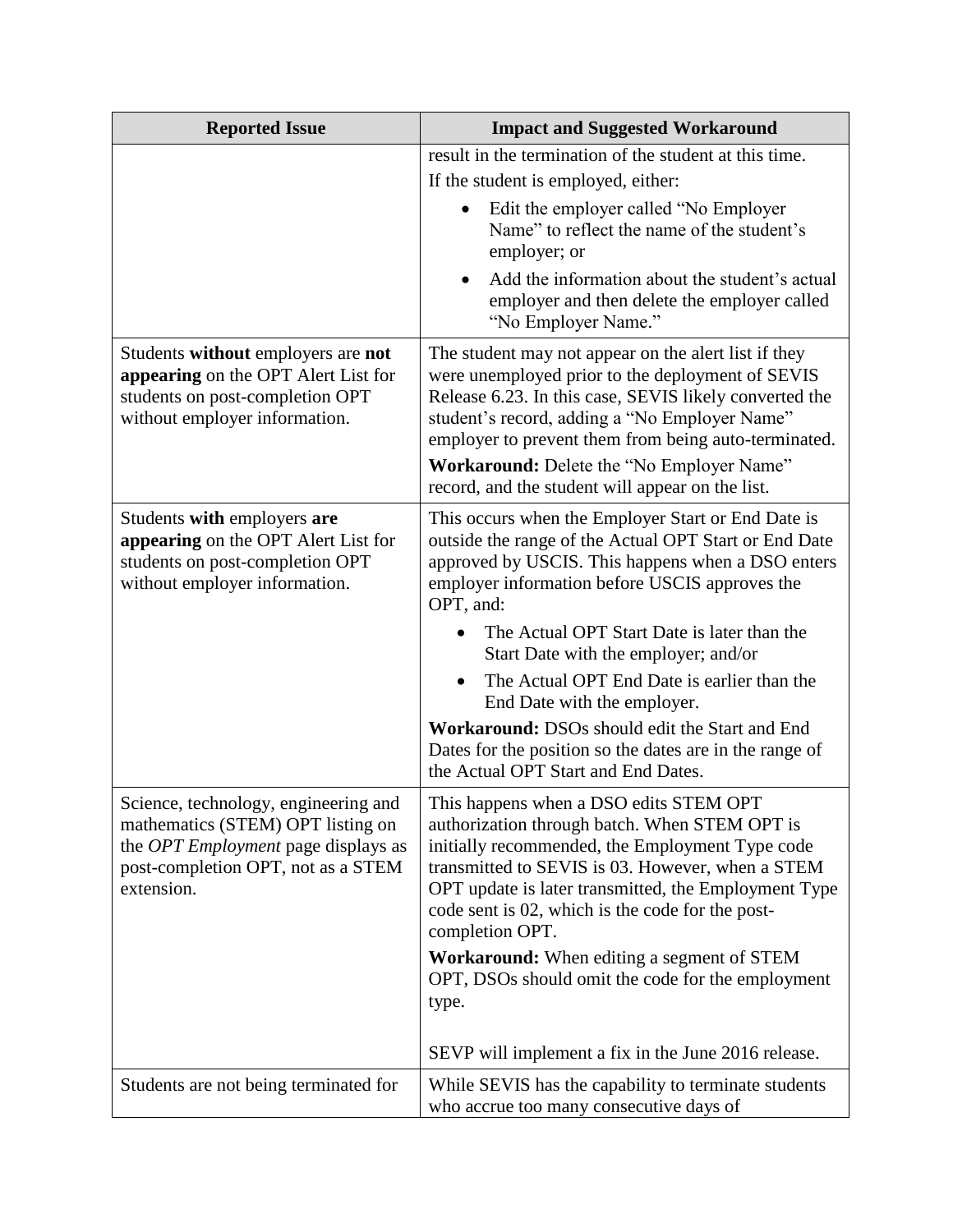| <b>Reported Issue</b>                                                                                                                                                                                                                                            | <b>Impact and Suggested Workaround</b>                                                                                                                 |
|------------------------------------------------------------------------------------------------------------------------------------------------------------------------------------------------------------------------------------------------------------------|--------------------------------------------------------------------------------------------------------------------------------------------------------|
| excessive unemployment.                                                                                                                                                                                                                                          | unemployment, that functionality is currently turned<br>OFF.                                                                                           |
|                                                                                                                                                                                                                                                                  | SEVP will notify school officials prior to activating<br>the auto-terminations for unemployment.                                                       |
| DSO can only access the first page of<br>the alert for Students on OPT without<br>Current Employer Information.                                                                                                                                                  | SEVP will implement a fix in the June 2016 release.                                                                                                    |
| DSO clicks the checkbox to indicate<br>the student has met the one academic<br>year requirement for OPT eligibility,<br>but SEVIS generates an error message<br>indicating the need to check the box.<br>SEVIS does not allow the DSO to<br>check the box again. | SEVP will implement a fix in the June 2016 release.<br>DSOs experiencing this issue should call the SEVIS<br>Help Desk at 800-892-4829 for a data fix. |

SEVP is working to resolve these issues. Fixes will be released as soon as possible.

| <b>Resource</b>                           | <b>When to Contact</b>                                                                                                                                                                                                                                                                                                  |
|-------------------------------------------|-------------------------------------------------------------------------------------------------------------------------------------------------------------------------------------------------------------------------------------------------------------------------------------------------------------------------|
| 800-892-4829<br>SEVISHelpdesk@ice.dhs.gov | For immediate assistance with issues that affect<br>individual school or student records. The SEVP<br>Response Center (SRC) provides assistance and<br>opens tickets to track the case. The SRC is open<br>Monday through Friday, 8 a.m. to 6 p.m. ET, except<br>holidays and Wednesdays from 12:50 to 1:20 p.m.<br>ET. |
| SEVISTechnicalFeedback@ice.dhs.gov        | To report problems with the SEVIS enhancements<br>functionalities. This goes directly to the SEVIS<br>team that works with the developers on resolutions.                                                                                                                                                               |
| SEVIS.Batch@ice.dhs.gov                   | To report problems related to batch. This mailbox is<br>monitored by SEVP's batch manager.                                                                                                                                                                                                                              |

If you encounter problems with SEVIS, the following resources are available to you:

## **Comments**

To comment on this Broadcast Message, please email [SEVISTechnicalFeedback@ice.dhs.gov](mailto:SEVISTechnicalFeedback@ice.dhs.gov) with "Broadcast Message 1603-06 – Comment" entered in the subject line.

## **Disclaimer**

The Broadcast Message is not a substitute for applicable legal requirements, nor is it itself a rule or a final action by SEVP. It is not intended to, does not, and may not be relied upon to create